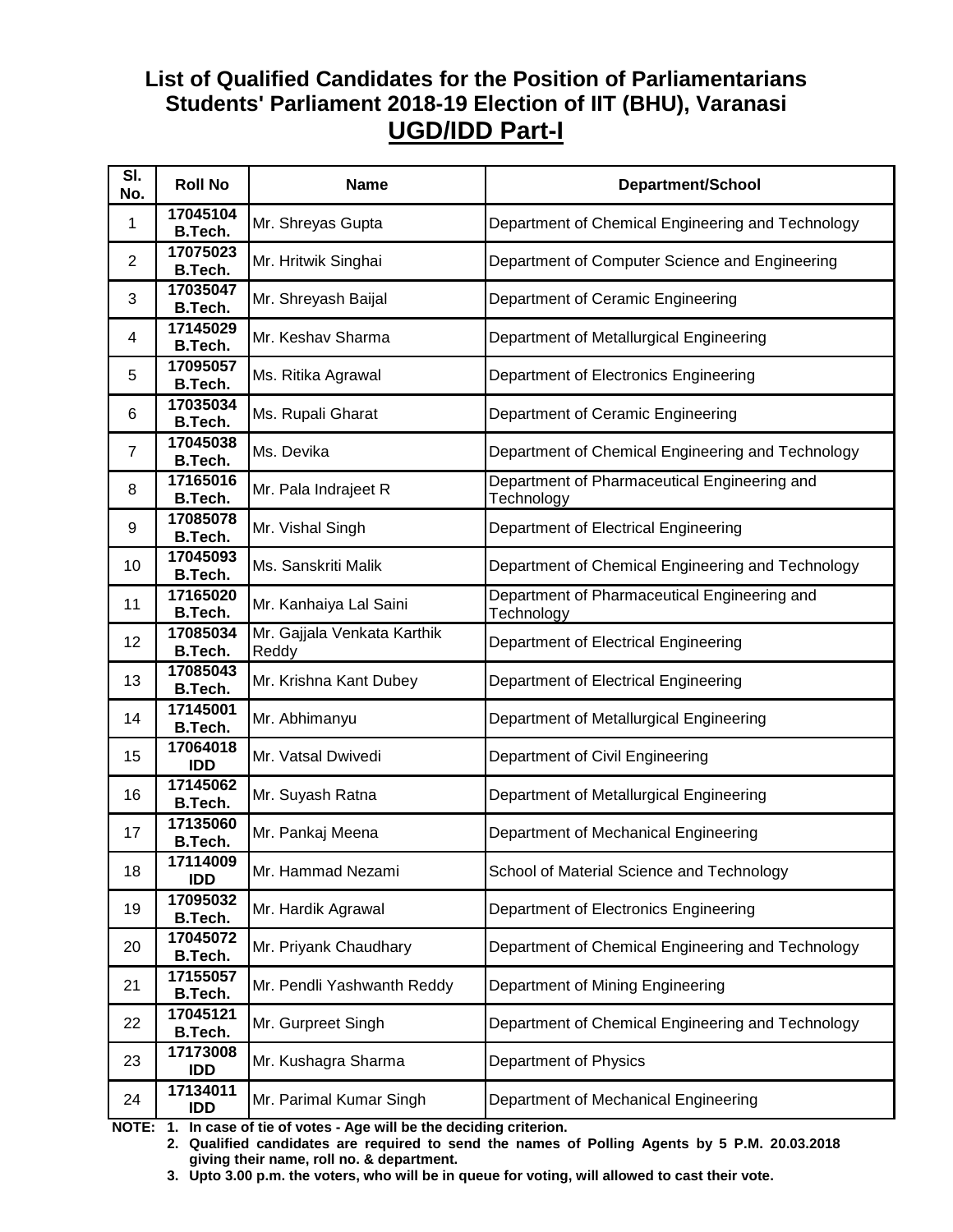## **List of Qualified Candidates for the Position of Parliamentarians Students' Parliament 2018-19 Election of IIT (BHU), Varanasi UGD/IDD Part-II**

| SI.<br>No.     | Roll No.                   | <b>Name</b>                 | <b>Department/School</b>                          |
|----------------|----------------------------|-----------------------------|---------------------------------------------------|
| 1              | 16085003<br>B.Tech.        | Mr. Adarsh Sonkar           | Department of Electrical Engineering              |
| 2              | 16154002<br><b>IDD</b>     | Mr. Aditya Borwankar        | Department of Mining Engineering                  |
| 3              | 16155010<br><b>B.Tech.</b> | Mr. Akash Gupta             | Department of Mining Engineering                  |
| 4              | 16035004<br><b>B.Tech.</b> | Ms. Aishwarya Sharma        | Department of Ceramic Engineering                 |
| 5              | 16145008<br><b>B.Tech.</b> | Mr. Anant Jain              | Department of Metallurgical Engineering           |
| 6              | 16155013<br><b>B.Tech.</b> | Mr. Aniket                  | Department of Mining Engineering                  |
| $\overline{7}$ | 16114002<br><b>IDD</b>     | Mr. Anirudh Ingle           | School of Material Science and Technology         |
| 8              | 16065018<br>B.Tech.        | Mr. Avinash Kumar           | Department of Civil Engineering                   |
| 9              | 16085026<br><b>B.Tech.</b> | Mr. Divyansh Agarwal        | Department of Electrical Engineering              |
| 10             | 16155028<br><b>B.Tech.</b> | Mr. Divyansh Sharma         | Department of Mining Engineering                  |
| 11             | 16035015<br><b>B.Tech.</b> | Mr. Harish Kumar            | Department of Ceramic Engineering                 |
| 12             | 16065027<br><b>B.Tech.</b> | Mr. Harshit Chaudhary       | Department of Civil Engineering                   |
| 13             | 16035019<br><b>B.Tech.</b> | Ms. Ishita Hinger           | Department of Ceramic Engineering                 |
| 14             | 16095026<br>B.Tech.        | Mr. Ishvinder Singh Dhillon | Department of Electronics Engineering             |
| 15             | 16154011<br><b>IDD</b>     | Mr. Krishna Mohan           | Department of Mining Engineering                  |
| 16             | 16045053<br>B.Tech.        | Mr. Mohit Sharma            | Department of Chemical Engineering and Technology |
| 17             | 16035032<br><b>B.Tech.</b> | Ms. Nishita Agrawal         | Department of Ceramic Engineering                 |
| 18             | 16034010<br><b>IDD</b>     | Mr. Prakhar Mithal          | Department of Ceramic Engineering                 |
| 19             | 16134015<br><b>IDD</b>     | Mr. Shubham Kamboj          | Department of Mechanical Engineering              |
| 20             | 16014015<br><b>IDD</b>     | Mr. Shubhang Tripathi       | School of Biochemical Engineering                 |
| 21             | 16035048<br>B.Tech.        | Mr. Sparsh Goyal            | Department of Ceramic Engineering                 |
| 22             | 16155086<br>B.Tech.        | Mr. Tarang Srivastava       | Department of Mining Engineering                  |
| 23             | 16045116<br>B.Tech.        | Ms. Varsha Lalwani          | Department of Chemical Engineering and Technology |
| 24             | 16114016<br><b>IDD</b>     | Mr. Vineeth Raju K. G       | School of Material Science and Technology         |

**NOTE: 1. In case of tie of votes - Age will be the deciding criterion.** 

 **2. Qualified candidates are required to send the names of Polling Agents by 5 P.M. 20.03.2018 giving their name, roll no. & department.** 

 **3. Upto 3.00 p.m. the voters, who will be in queue for voting, will allowed to cast their vote.**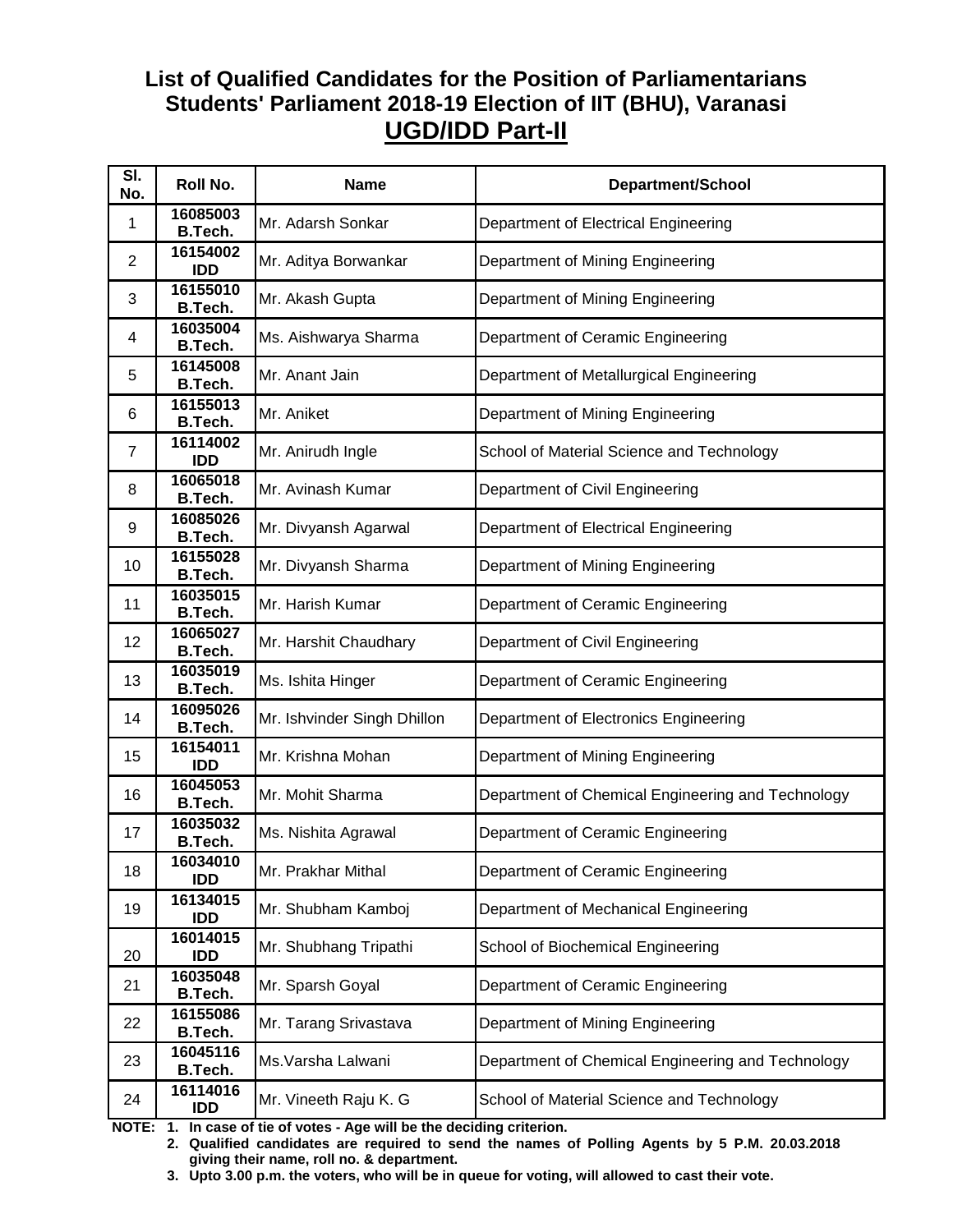#### **List of Qualified Candidates for the Position of Parliamentarians Students' Parliament 2018-19 Election of IIT (BHU), Varanasi UGD/IDD Part-III**

| SI.<br>No.     | Roll No.                   | <b>Name</b>                            | <b>Department/School</b>                                   |
|----------------|----------------------------|----------------------------------------|------------------------------------------------------------|
| 1              | 15035045<br>B.Tech.        | Mr. Suyash Mishra                      | Department of Ceramic Engineering                          |
| $\overline{2}$ | 15095012<br>B.Tech.        | Ms. Anandita Gill                      | Department of Electronics Engineering                      |
| 3              | 15145005<br>B.Tech.        | Mr. Akshat Gupta                       | Department of Metallurgical Engineering                    |
| 4              | 15165022<br>B.Tech.        | Mr. Manjul Raj                         | Department of Pharmaceutical Engineering and<br>Technology |
| 5              | 15165024<br>B.Tech.        | Mr. Mayank Gupta                       | Department of Pharmaceutical Engineering and<br>Technology |
| 6              | 15045006<br>B.Tech.        | Mr. Abhishek Meena                     | Department of Chemical Engineering and Technology          |
| $\overline{7}$ | 15155034<br>B.Tech.        | Mr. Kundan Kadam                       | Department of Mining Engineering                           |
| 8              | 15155072<br><b>B.Tech.</b> | Mr. Sangaraboina Praneeth<br>Kumar     | Department of Mining Engineering                           |
| 9              | 15145011<br>B.Tech.        | Mr. Ayush Gaurav                       | Department of Metallurgical Engineering                    |
| 10             | 15095003<br><b>B.Tech.</b> | Mr. Abhishek Khetrapal                 | Department of Electronics Engineering                      |
| 11             | 15045089<br><b>B.Tech.</b> | Mr. Saurabh Mishra                     | Department of Chemical Engineering and Technology          |
| 12             | 15165009<br><b>B.Tech.</b> | Mr. Avijeet Diwaker                    | Department of Pharmaceutical Engineering and<br>Technology |
| 13             | 15065038<br>B.Tech.        | Mr. Nishant Sharma                     | Department of Civil Engineering                            |
| 14             | 15065023<br>B.Tech.        | Mr. Gaurav Jain                        | Department of Civil Engineering                            |
| 15             | 15144007<br><b>IDD</b>     | Ms. Meghna Gadamchetty                 | Department of Metallurgical Engineering                    |
| 16             | 15084004<br><b>IDD</b>     | Mr. Anuj Agarwal                       | Department of Electrical Engineering                       |
| 17             | 15064008<br><b>IDD</b>     | Mr. Gutta Sri Ganesh                   | Department of Civil Engineering                            |
| 18             | 15134011<br><b>IDD</b>     | Mr. Pranav Gupta                       | Department of Mechanical Engineering                       |
| 19             | 15034001<br>IDD            | Mr. Aditya Rana                        | Department of Ceramic Engineering                          |
| 20             | 15064021<br>IDD            | Mr. Ashish Pathak                      | Department of Civil Engineering                            |
| 21             | 15173010<br><b>IDD</b>     | Mr. Mangukiya RomitKumar<br>Nareshbhai | Department of Physics                                      |
| 22             | 15053006<br><b>IDD</b>     | Mr. Naman Sinsinwar                    | Department of Chemistry                                    |

- **2. Qualified candidates are required to send the names of Polling Agents by 5 P.M. 20.03.2018 giving their name, roll no. & department.**
- **3. Upto 3.00 p.m. the voters, who will be in queue for voting, will allowed to cast their vote.**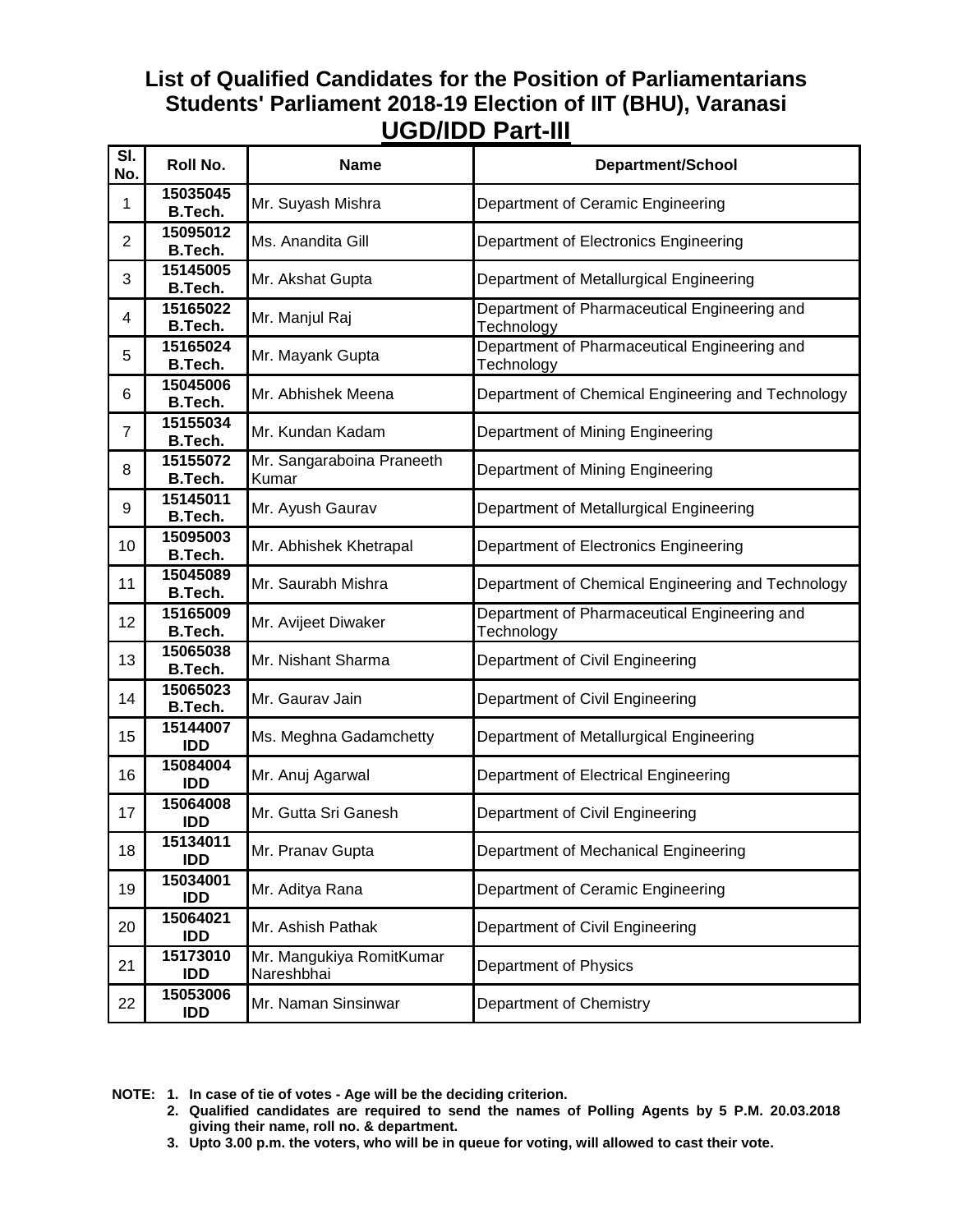## **List of Qualified Candidates for the Position of Parliamentarians Students' Parliament 2018-19 Election of IIT (BHU), Varanasi IDD Part-IV**

| SI.<br>No.     | Roll No.               | <b>Name</b>            | <b>Department/School</b>                |
|----------------|------------------------|------------------------|-----------------------------------------|
|                | 14134016<br>IDD.       | Mr. Sudhir Narwal      | Department of Mechanical Engineering    |
| $\overline{2}$ | 14134005<br>IDD        | Mr. Kunal Rawat        | Department of Mechanical Engineering    |
| 3              | 14144003<br><b>IDD</b> | Mr. Ketan Balaji Ganne | Department of Metallurgical Engineering |
| 4              | 14173010<br>IDD        | Mr. Shubham Lakhotia   | Department of Physics                   |
| 5              | 14024007<br>IDD.       | Mr. Nikhil Dhaka       | School of Biomedical Engineering        |
| 6              | 14034003<br>IDD.       | Mr. Ankit Pal          | Department of Ceramic Engineering       |
| $\overline{7}$ | 14084024<br>IDD.       | Mr. Durgesh Kumar      | Department of Electrical Engineering    |
| 8              | 14034006<br><b>IDD</b> | Mr. Himanshu Raj       | Department of Ceramic Engineering       |
| 9              | 14084011<br>IDD        | Mr. Kartik Rathee      | Department of Electrical Engineering    |

- **2. Qualified candidates are required to send the names of Polling Agents by 5 P.M. 20.03.2018 giving their name, roll no. & department.**
- **3. Upto 3.00 p.m. the voters, who will be in queue for voting, will allowed to cast their vote.**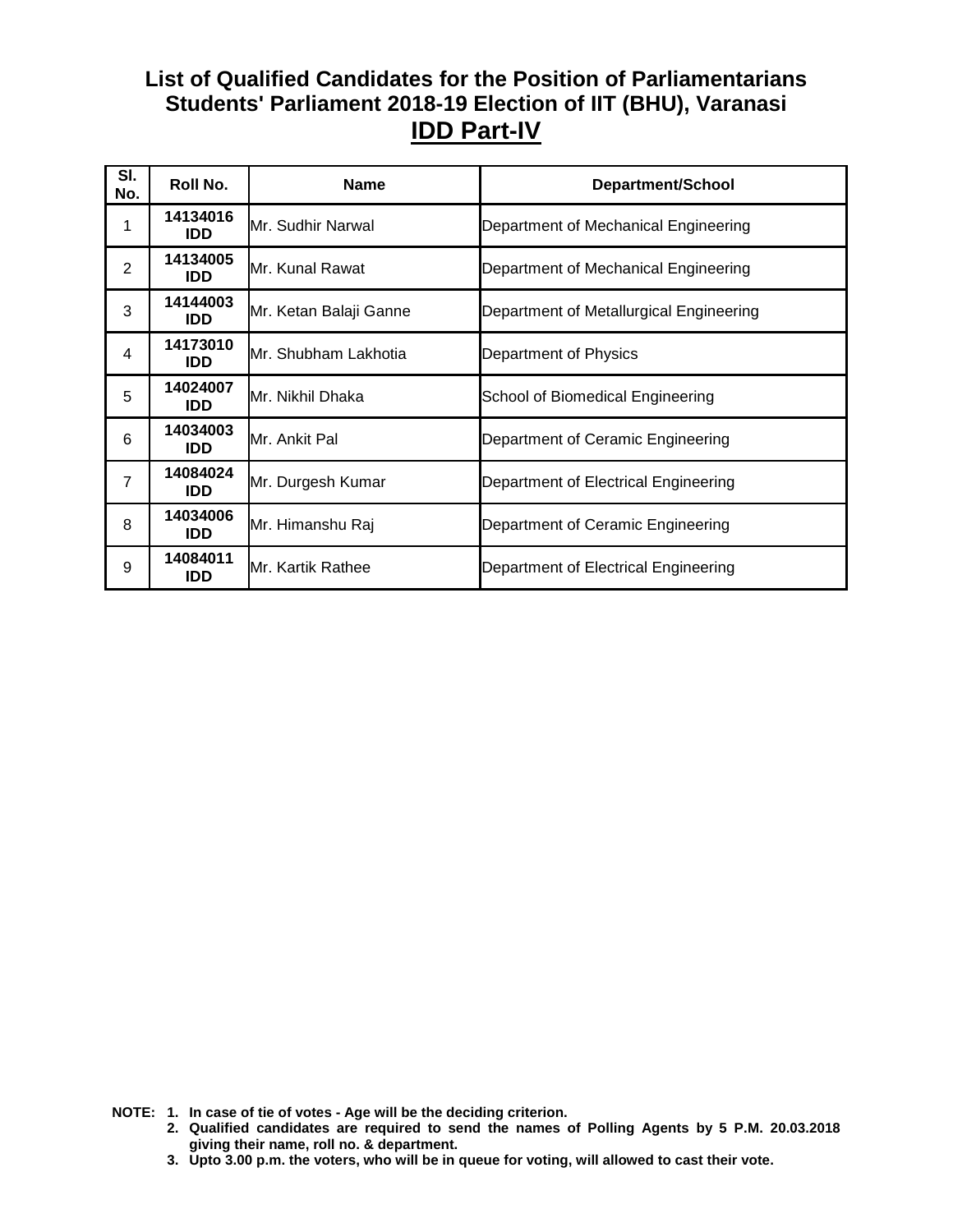#### **List of Qualified Candidates for the Position of Parliamentarians Students' Parliament 2018-19 Election of IIT (BHU), Varanasi M.Tech./M.Pharm. Part-I**

| SI.<br>No. | Roll No.                   | <b>Name</b>                 | <b>Department/School</b>                                   |
|------------|----------------------------|-----------------------------|------------------------------------------------------------|
| 1          | 17142002<br>M.Tech.        | Mr. Amit Kumar Gupta        | Department of Metallurgical Engineering                    |
| 2          | 17162003<br><b>M.Pharm</b> | Ms. Ankita Sanjay Burande   | Department of Pharmaceutical Engineering and<br>Technology |
| 3          | 17162004<br>M.Pharm.       | Ms. Apeksha Narendra Dahat  | Department of Pharmaceutical Engineering and<br>Technology |
| 4          | 17162011<br>M.Pharm.       | Mr. Avhad Ashok Nivrutti    | Department of Pharmaceutical Engineering and<br>Technology |
| 5          | 17102006<br>M.Tech.        | Mr. Gauray Shrivastava      | Department of Mechanical Engineering (IM)                  |
| 6          | 17162013<br>M.Pharm        | Mr. Gore Pravin Gangaram    | Department of Pharmaceutical Engineering and<br>Technology |
| 7          | 17092016<br>M.Tech.        | Mr. Nitish Chandra          | Department of Electronics Engineering                      |
| 8          | 17162018<br><b>M.Pharm</b> | Mr. Salunke Prashant Ramrao | Department of Pharmaceutical Engineering and<br>Technology |
| 9          | 17092027<br>M.Tech.        | Mr. Saurabh Kumar Sharma    | Department of Electronics Engineering                      |
| 10         | 17102003<br>M.Tech.        | Mr. Dinesh Kumar Sharma     | Department of Mechanical Engineering (IM)                  |
| 11         | 17102008<br>M.Tech.        | Mr. Rajveer Singh           | Department of Mechanical Engineering (IM)                  |
| 12         | 17112006<br>M.Tech.        | Ms. Sanjukta Mukherjee      | School of Material Science and Technology                  |
| 13         | 17112011<br>M.Tech.        | Mr. Vikas Singh             | School of Material Science and Technology                  |

- **2. Qualified candidates are required to send the names of Polling Agents by 5 P.M. 20.03.2018 giving their name, roll no. & department.**
- **3. Upto 3.00 p.m. the voters, who will be in queue for voting, will allowed to cast their vote.**